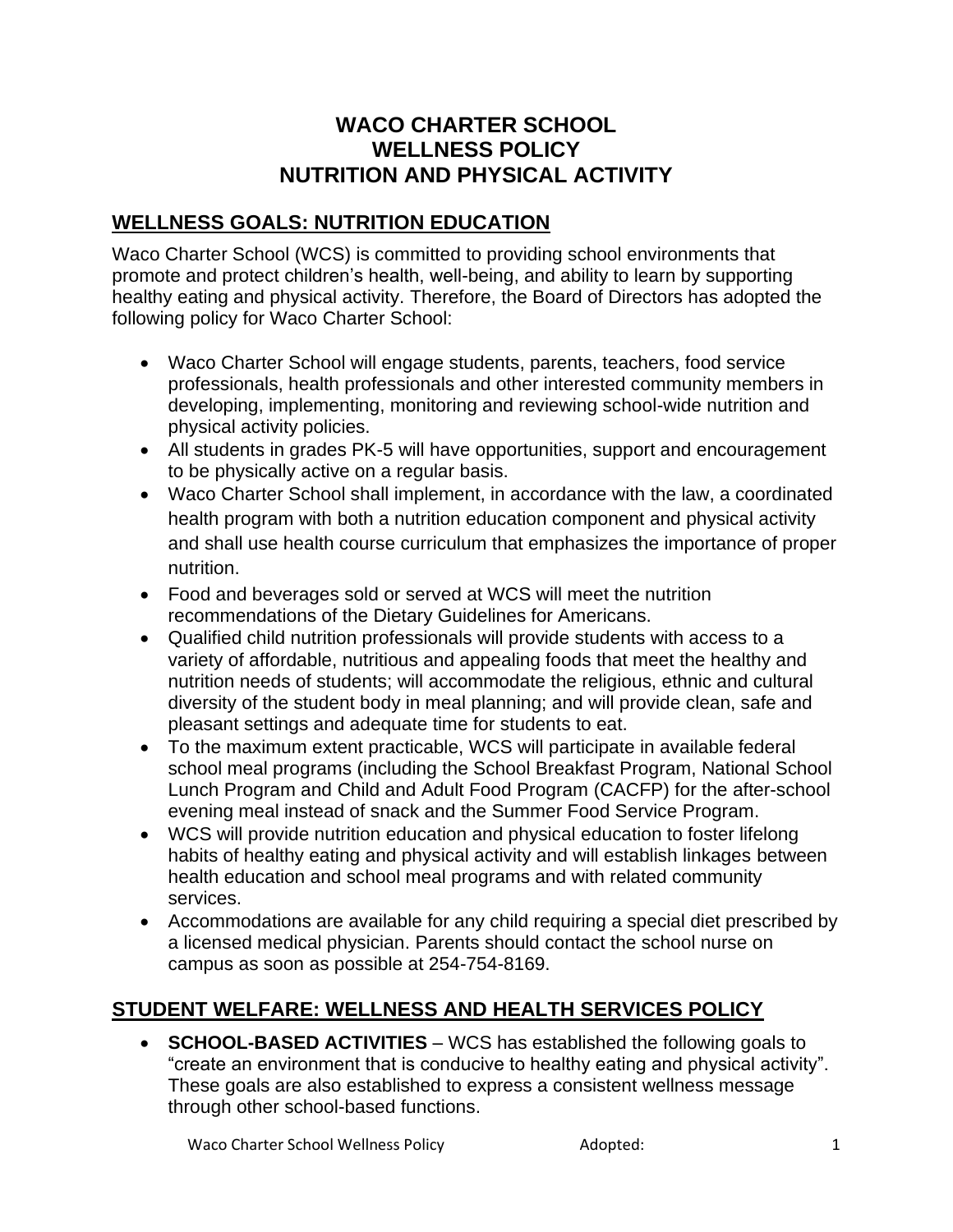- **WELLNESS** WCS shall follow nutrition guidelines that advance student health, reduce childhood obesity, and promote the general wellness of all students through nutrition education, physical activity and other school-based activities.
- **DEVELOPMENT OF GUIDELINES AND GOALS** WCS has developed nutritional guidelines and wellness goals in consultation with the local school health advisory council with involvement from representatives of the student body, school food service, administration, school board, parents and the public.
- **NUTRITION GUIDELINES** WCS shall ensure that nutritional guidelines for reimbursable school meals are compliant with state-federal regulations and guidance and include all foods available in accordance with the National School Lunch Program.
- **WELLNESS GOALS** WCS shall implement, in accordance with the law, a coordinated health program with a nutrition education component and shall use health course curriculum that emphasizes the importance of proper nutrition.
- **PHYSICAL ACTIVITY** WCS shall put into place, in accordance with current law, a health program with physical education and physical activity components. We will offer at *least* the state-required minimum amount of physical activity for all grade levels.
- **STUDENT WELFARE: WELLNESS AND HEALTH SERVICES** WCS will encourage parents to support children's participation, to include physical activities in family events, and to be active role models in the fight against childhood obesity. Physical Education (P.E.) classes will continuously emphasize moderate to vigorous activity. P.E. classes also include activities that further student awareness of healthy food choices and wellness. Annually, guest speakers from the McLennan County Public Health District will be invited to P.E. classes for instruction. These speakers will cover topics such as cardiovascular disease, diabetes and obesity. EOAC WCS will always provide an environment that ensures safe and enjoyable fitness activities for all students.

# **I. School Health Advisory Committee**

- The School Nurse will be named as the overseer of implementation of this policy and shall develop procedures for periodic measures of the implementation of the wellness policy, in collaboration with the School Health Advisory Committee (SHAC).
- WCS will create, strengthen or work within the existing SHAC to implement, monitor, review and, as necessary, revise school nutrition and physical activity policies.

# **II. Nutritional Quality of Foods and Beverages Sold and Served on Campus School Meals**

Meals served through the National School Breakfast, Lunch Programs and CACFP will:

- Be appealing and attractive to children;
- Be served in clean and pleasant settings;
- Meet, at a minimum, nutrition requirements established by local, state and federal statutes and regulations;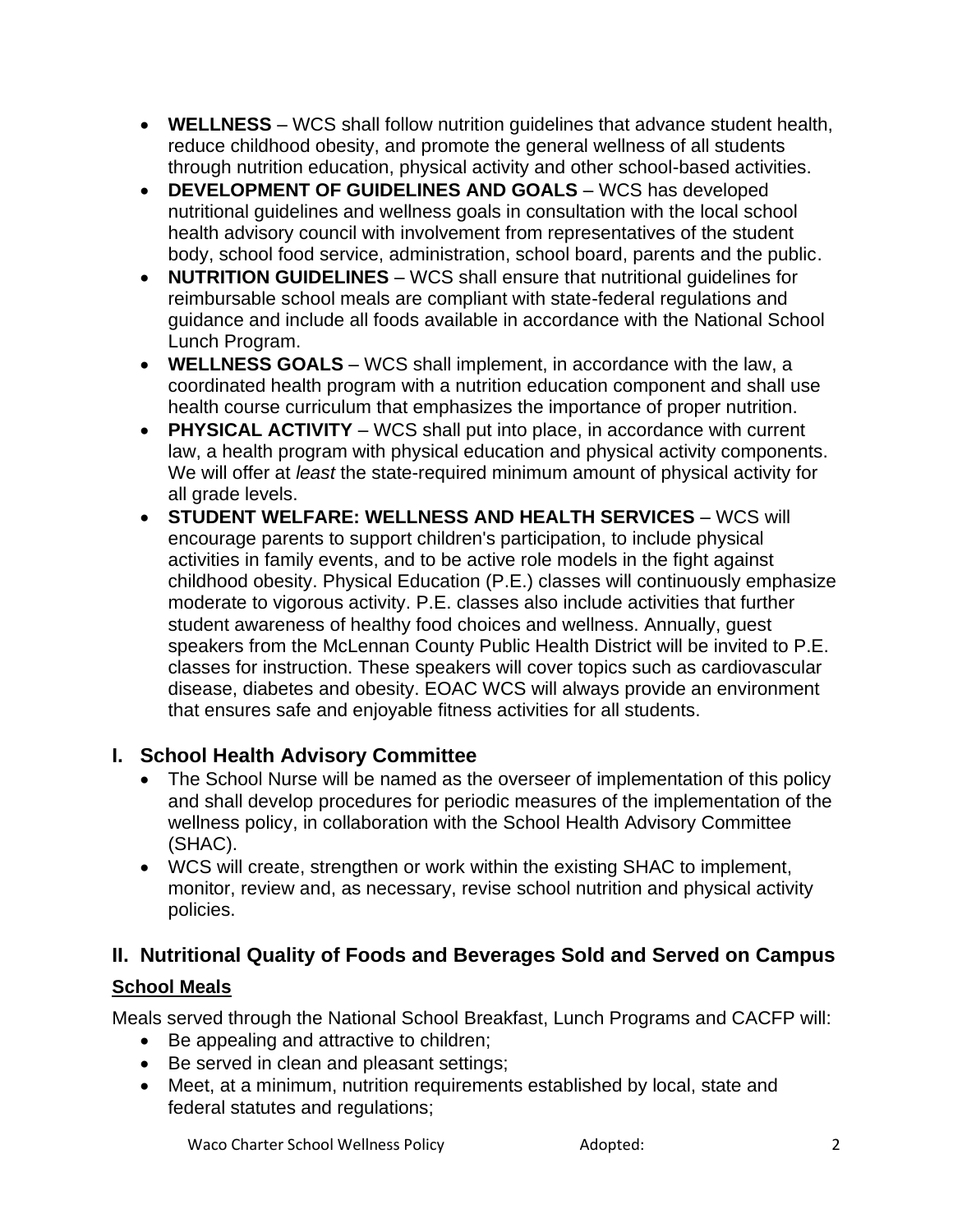- Offer a variety of fruits and vegetables;<sup>1</sup>
- Serve only low-fat (1%) and fat-free milk and nutritionally-equivalent non-dairy alternatives (to be defined by USDA; and
- **•** Ensure that half of the served grains are whole grain.<sup>2, 3</sup>

The school should engage students and parents, through taste-tests of new entrees and surveys, in selecting foods sold through the school meal programs in order to identify new, healthful and appealing food choices. In addition, schools should share information about the nutritional content of meals with parents and students. Such information could be made available on menus, a website, on cafeteria menu boards, placards or other point of purchase materials.

### **Cafeteria**

WCS participates in the National School Breakfast and Lunch Program and CACFP and is operating under the Community Eligibility Provision (CEP). WCS provides breakfast and lunch to all enrolled students at no charge, made possible by Healthy, Hunger-Free Kids Act of 2010. The school cafeteria provides a healthy breakfast and lunch each day and hopes that families will take advantage of this valuable opportunity. WCS will make every effort to eliminate any social stigma attached to, and prevent the overt identification of, students who are eligible for free and reduced-price school meals.<sup>4</sup>

# **MEALS**

**Breakfast**. To ensure that all children have breakfast, either at home or at school, in order to meet their nutritional needs and enhance their ability to learn:

- WCS will, to the extent possible, operate the School Breakfast Program;
- WCS will, to the extent possible, utilize methods to serve school breakfasts that encourage participation;
- WCS will notify parents and students of the availability of the School Breakfast Program; and
- WCS will encourage parents through memos, take-home materials or other means to provide a healthy breakfast for their children.

The breakfast meal includes choices from the following daily components:

- Grain
- Grain or meat
- Fruit and/or juice
- Milk

Students must select at least three items from the four components for breakfast and one item must be one-half cup of fruit or juice.

**Lunch**. The lunch meal includes choices from the following components each day:

- Meat/Meat Alternate
- Vegetable
- Fruit
- Grain
- Milk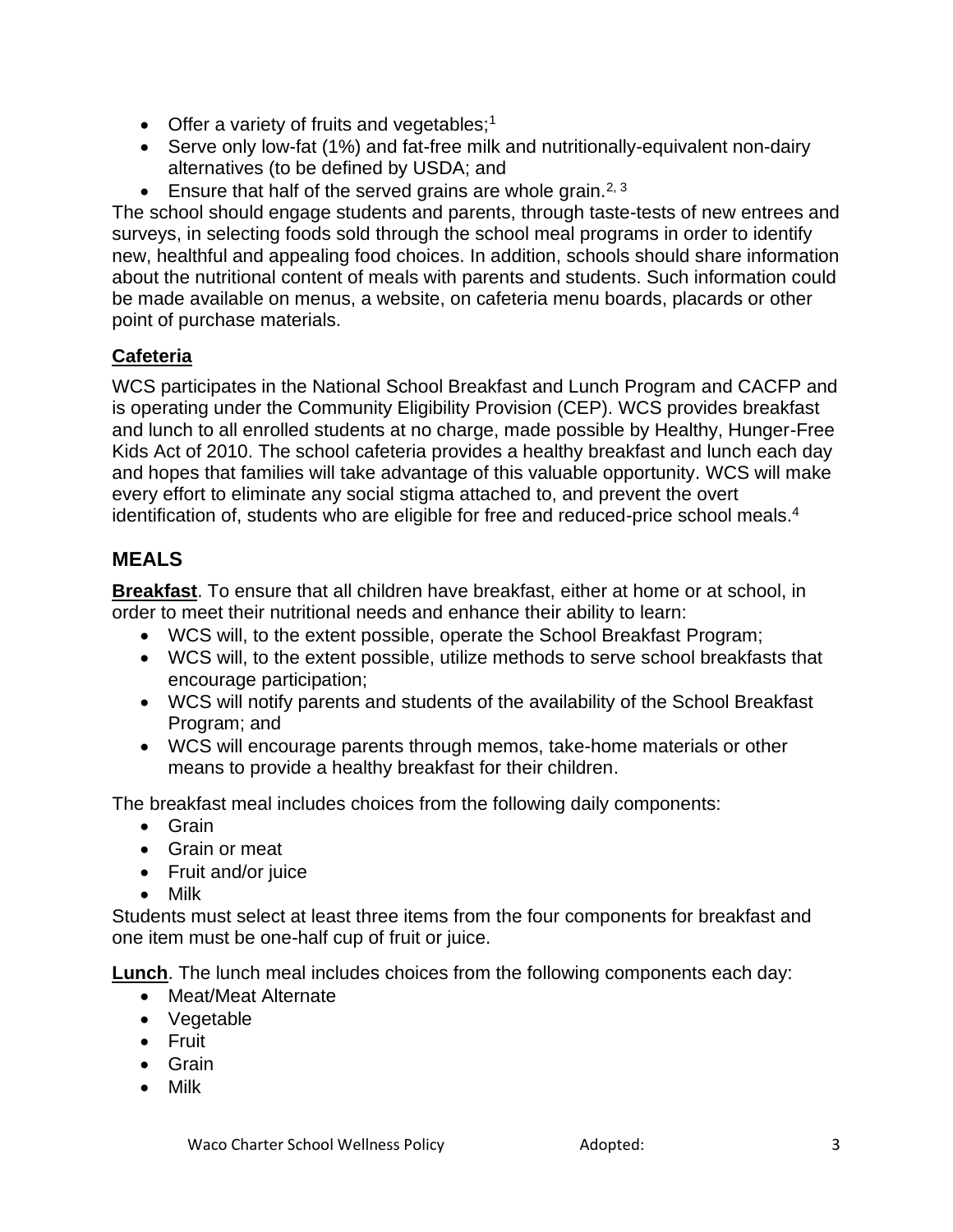Students must select at least three items from the five components for lunch and at least one item must be one-half cup of fruit or one-half cup of vegetable. The required number of items must be selected for breakfast and lunch OR students will be charged a la carte prices for each individual item.

**After-School Evening Meal.** Students participating in the WCS After-School Program will be offered a full meal matching the lunch meal choices and requirements. This meal is provided at no additional cost to the family.

**Snacks.** In addition to healthy meals, students may purchase a variety of snacks which comply with the "Smart Snacks Sold in School" regulation. Please note that snack items and extra items which are part of the meal must be purchased a la carte and **no charges are allowed.** Students pay for snacks as they come *through* the serving line or by using credits from depositing money into a student account. Snack money will not be collected in the classrooms. Parents or students may give the snack money to the cafeteria cashier or pay in line daily. All students are issued a 3-digit PIN and will be required to enter this number when they receive a meal or purchase snacks.

All outside snacks must comply with the healthy snack regulation above - low in sugar, salt and fat. Candy is not allowed nor are hot, spicy snacks including Takis, hot fries, hot Cheetos, etc.

**Lunch Guests**. Once the campus may be reopened to visitors, if you plan to join your student for the meal from the cafeteria, please notify the classroom teacher in advance so you can be added to the daily lunch count.

Outside food is not allowed in the student dining area during lunch time. A special family area must be used if parents bring outside food when joining their student(s) during breakfast or lunch.

#### **NOTE**: *During the fall semester of SY 2020-21, the campus will not be open for family members to join students for meals. The evolving pandemic status will determine if a change is possible for the annual Thanksgiving meal and the spring semester.*

The cost of the meal is as follows:

| <b>Students meals</b> |  |
|-----------------------|--|
| FREE                  |  |
| <b>FREE</b>           |  |
|                       |  |
|                       |  |
| \$3.00                |  |
| \$4.00                |  |
|                       |  |

#### **\*Prices are subject to change\***

**Qualifications of School Food Service Staff.** Trained staff will administer the school meal programs. As part of the responsibility to operate a food service program, WCS will provide continuing staff development through ESC Region 12 for nutrition service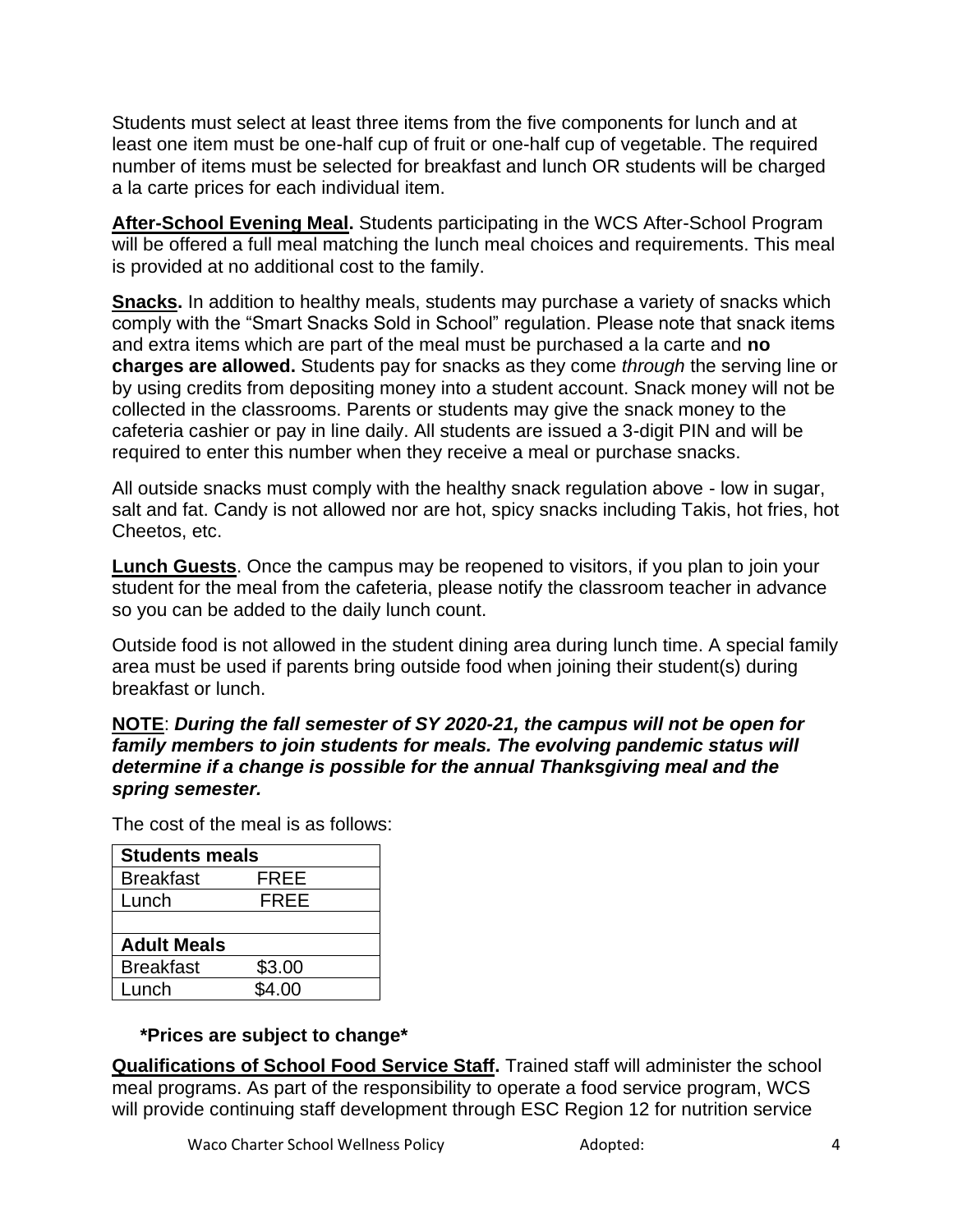personnel in the school. Staff development programs should include appropriate certification and/or training programs for child nutrition directors, school nutrition managers, and cafeteria workers, according to their levels of responsibility.<sup>5</sup>

**Sharing of Foods and Beverages**. Schools should discourage students from sharing their foods or beverages with one another during meal or snack times, given concerns about allergies and other restrictions on some children's diets.

#### **Foods and Beverages Sold Individually (i.e. foods sold outside of reimbursable school meals, such as through vending machines, cafeteria a la carte [snack] lines, fundraisers, school stores, etc.)**

**Elementary Schools.** Given young children's limited nutrition skills, food in elementary schools should be sold as balanced meals. If available, foods and beverages sold individually should be limited to low-fat and non-fat milk, fruits and non-fried vegetables.

**Fundraising Activities.** To support children's health and school nutrition-education efforts, school fundraising activities will not involve food or will use only foods that meet the above nutrition and portion size standards for foods and beverages sold individually.

**Snacks**. Snacks served during the school day or in after-school care or enrichment programs will make a positive contribution to children's diets and health, with an emphasis on serving fruits and vegetables as the primary snacks and water as the primary beverage. Schools will assess when to offer snacks based on timing of school meals, children's nutritional needs, children's ages and other considerations.

**Rewards.** WCS will not use foods or beverages, especially those that do not meet the nutrition standards for foods and beverages sold individually (above), as rewards for academic, performance or good behavior, $6$  and will not withhold food or beverages (including food served through school means) as a punishment or consequence.

**Celebrations**. WCS limits celebrations that involve food during the school day to the hour before dismissal and encourage limiting celebrations to one per month per class. Food and beverages that do not meet nutrition standards for items sold individually should be limited to one per party.

# **III. Nutrition and Physical Activity Promotion and Food Marketing**

**Nutrition Education and Promotion.** WCS aims to teach, encourage and support healthy eating by students. Schools should provide nutrition education and engage in nutrition promotion that:

- Is offered at each grade level as part of a sequential, comprehensive, standardsbased program designed to provide students with the knowledge and skills necessary to promote and protect their health;
- Is part of not only health education classes, but also classroom instruction in subjects such as math, science, language arts, social sciences and elective subjects;
- Includes enjoyable, developmentally appropriate, culturally relevant, participatory activities, such as contests, promotions, taste testing, farm visits and school gardens;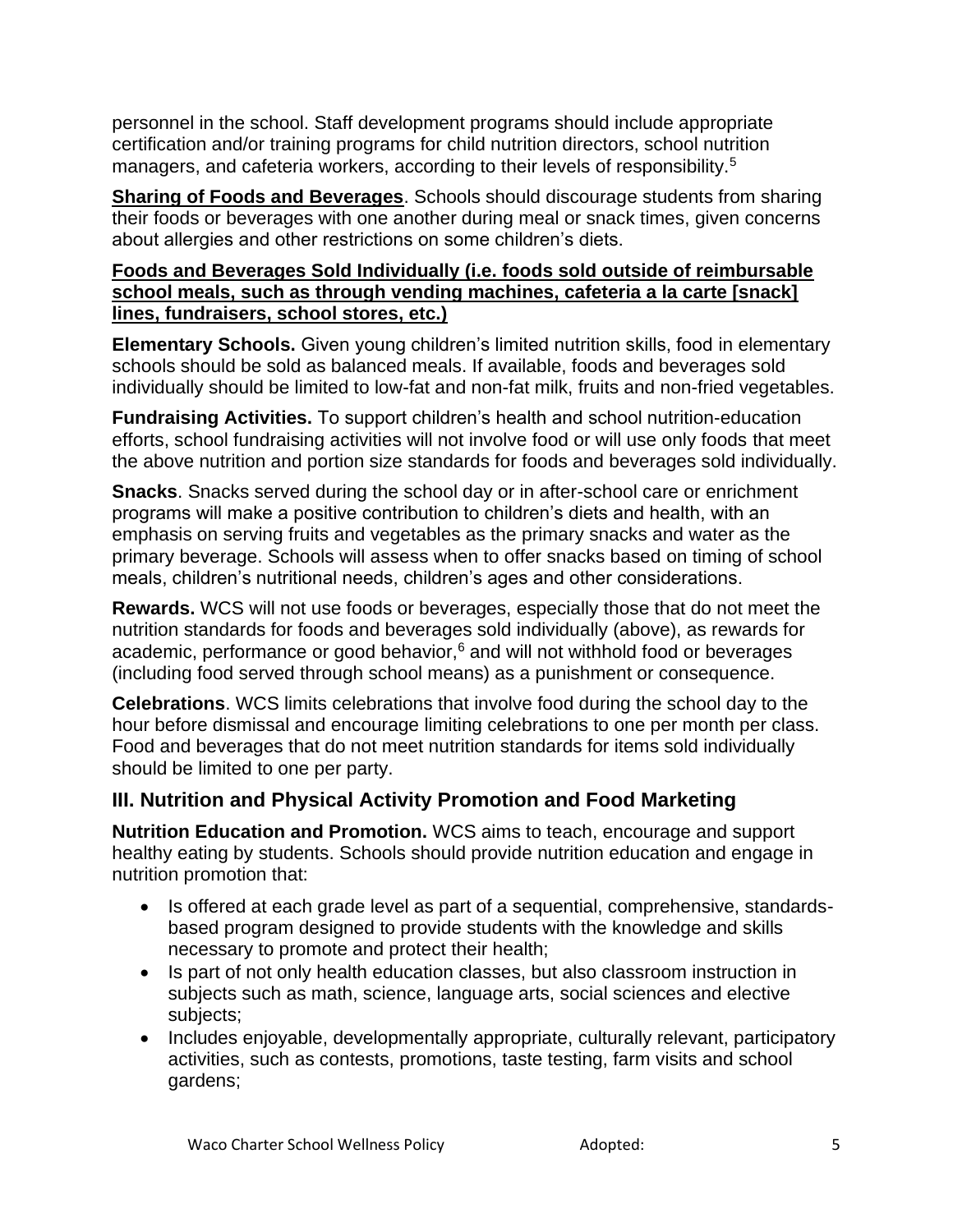• Emphasizes caloric balance between food intake and energy expenditure (physical activity/exercise); and\includes training opportunities through ESC Region 12 staff development for teachers and other staff.

**Integrating Physical Activity into the Classroom Setting.** For students to receive the nationally recommended amount of daily physical activity (*i.e*., at least 60 minutes per day) and for students fully to embrace regular physical activity as a personal behavior, students need opportunities for physical activity beyond physical education class. Towards that end:

- Classroom health education will complement physical education by reinforcing the knowledge and self-management skills needed to maintain a physically active lifestyle and to reduce time spent on sedentary activities, such as watching television;
- Opportunities for physical activity will be incorporated into other subject lessons.

**Communications with Parents.** The district will support parents' efforts to provide a healthy diet and daily physical activity for their children. The district will provide nutrient analyses of school menus upon request. The school should encourage parents to pack healthy lunches and snacks and to refrain from including beverages and foods that do not meet the above nutrition standards for individual foods and beverages. The school will provide an opportunity for parents to share their healthy food practices with others in the school community.

The school will provide information about physical education and other school-based physical activity opportunities before, during and after the school day and support parents' efforts to provide their children with opportunities to be physically active outside of school. Such supports will include sharing information about physical activity and physical education through special events or physical education homework.

**Food Marketing in Schools.** School-based marketing will be consistent with nutrition education and health promotion. As such, schools will limit food and beverage marketing to the promotion of foods and beverages that meet the nutrition standards for meals or for foods and beverages sold individually (above).<sup>7</sup> School-based marketing of brands promoting predominantly low-nutrition foods and beverages $8$  is discouraged. The promotion of healthy foods, including fruits, vegetables, whole grains and low-fat dairy products is encouraged.

**Staff Wellness.** WCS highly values the health and well-being of every staff member and encourages activities and policies that support personal efforts by staff to maintain a healthy lifestyle. The school may establish and maintain a staff wellness committee composed of staff members.

# **IV. Physical Activity Opportunities and Physical Education**

**Daily Physical Education (P.E.) PK-5.** Students in PK-5, including students with disabilities and special health-care needs will receive 45 minutes daily physical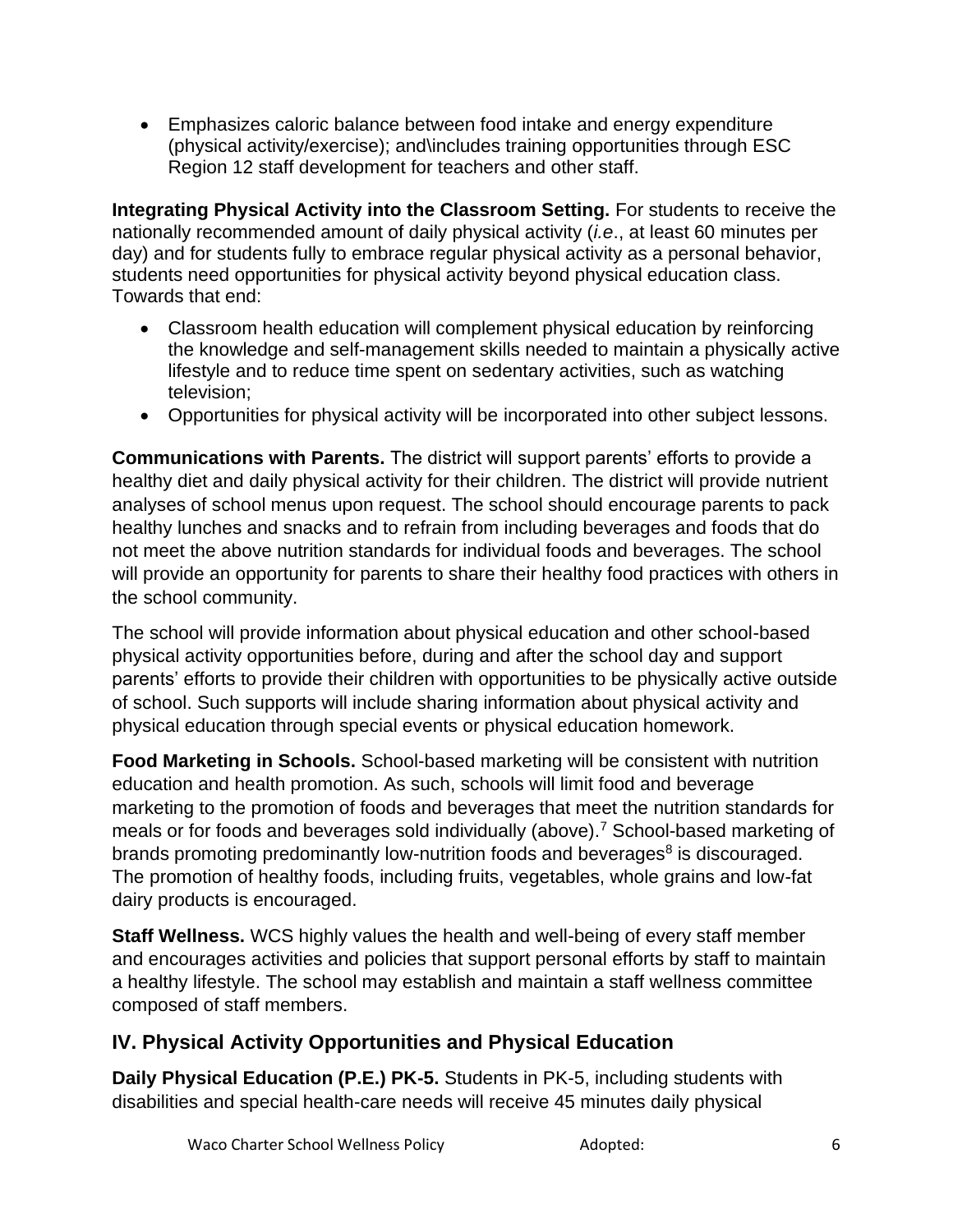education for the entire school year. Students will spend at least 50 percent of physical education class time participating in moderate to vigorous physical activity.

**Daily recess.** All elementary school students will have supervised recess, preferably outdoors, during which WCS staff should encourage moderate to vigorous physical activity verbally and through the provision of space and equipment.

The school should discourage extended periods of two or more hours of inactivity. When activities, such mandatory school-wide testing, make it necessary for students to remain indoors for long periods of time, schools should give students periodic breaks during which they are encouraged to stand and be moderately active.

**Physical Activity as Punishment.** Teachers and other school and community personnel may use physical activity (*e.g., running laps, pushups)* and may withhold opportunities for physical activity (*e.g*., recess, physical education) as punishment.

#### **IV. Monitoring and Policy Review**

**Monitoring.** The principal or designee will ensure compliance with established schoolwide nutrition and physical activity wellness policies. The principal will ensure compliance with those policies in school and will report on the school's compliance to the EOAC Executive Director or designee.

**Policy Review.** The Superintendent will review the policy with the WCS Board of Directors annually and submit recommended changes to the Board for revisions and approval. As part of that review, WCS will review our nutrition and physical activity policies, provision of an environment that supports healthy eating and physical activity, and nutrition and physical education policies and program elements. WCS will, as necessary, revise the wellness policies.